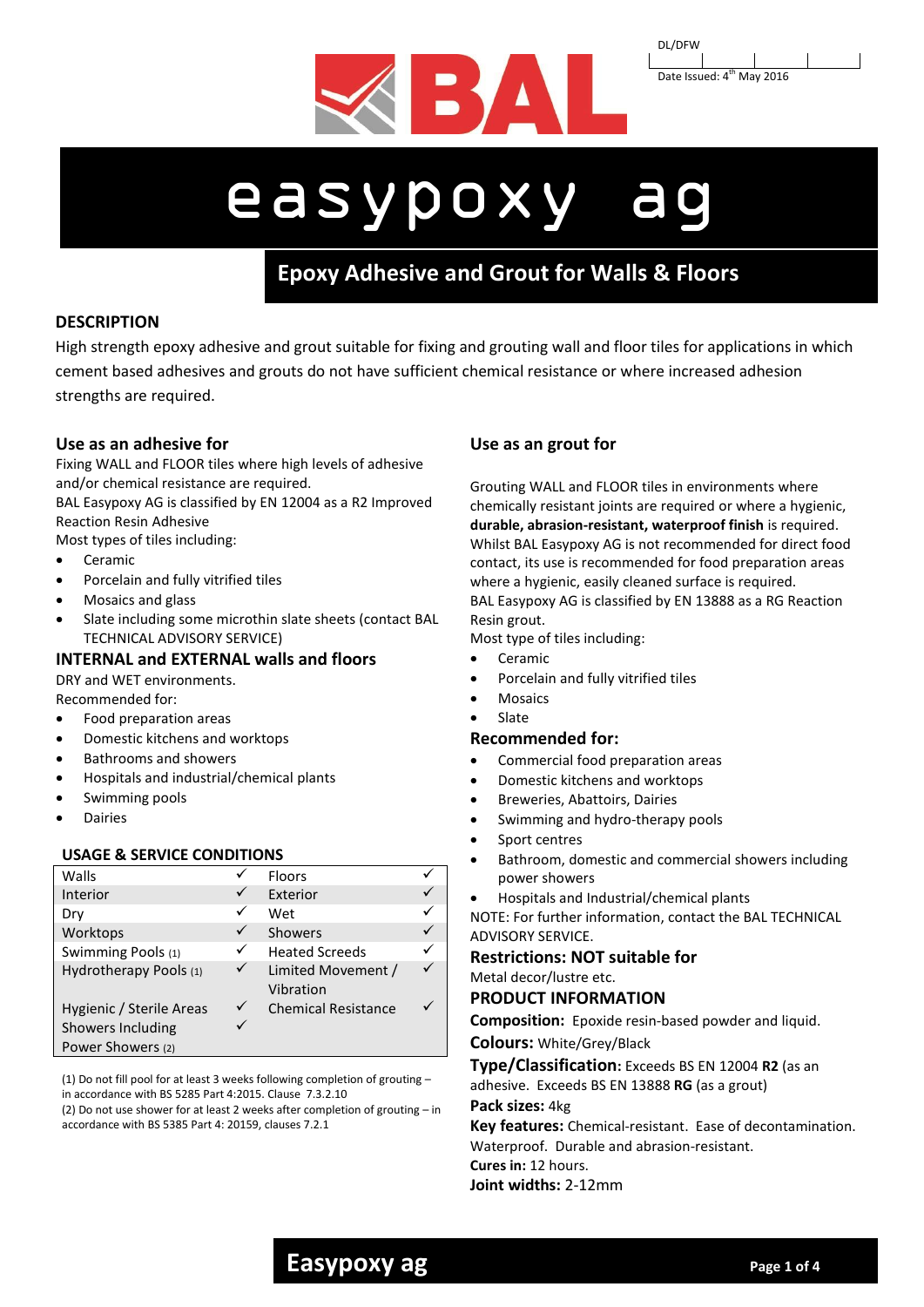## **MIX/USAGE DATA**

| Pot Life   | Cure<br><b>Time</b> | <b>Specific</b><br>Gravity |
|------------|---------------------|----------------------------|
| 45 minutes | 12<br>hours         | 1.8                        |

# **APPLICATION AREAS**

| <b>Bakeries/Breweries</b>                     |  |
|-----------------------------------------------|--|
| Cafes/Pubs/Restaurants                        |  |
| <b>Chemical Plants</b>                        |  |
| Changing Rooms (Spas, Jacuzzis)               |  |
| Dairies/Food/Drink Processing Plants          |  |
| Kitchens Commercial/Domestic                  |  |
| Hospitals/Medical/Dental/Veterinary Surgeries |  |
| Abattoirs                                     |  |
| <b>Industrial Plant Rooms</b>                 |  |
| <b>Shopping Malls/Supermarkets</b>            |  |
| Sports/Leisure Centre                         |  |

# **COVERAGE as grout**

| Tile Size   | <b>Joint Width</b> | <b>Typical</b><br>Coverage for 1<br>kg pack |
|-------------|--------------------|---------------------------------------------|
| 150x150x5mm | 2 <sub>mm</sub>    | $5m2$ per kg                                |
| 300x300x9mm | 3mm                | 3.7. $m^2$ per kg                           |

Depending on tiles and working method, an additional 0.1 to  $0.2 \text{kg/m}^2$ of material may be required.

# **COVERAGE as adhesive**

#### **Typical coverage is 1.6-1.7 kg of adhesive per mm thickness.**

^ May vary dependent on nature and flatness of surface, and on trowel used.

#### **TEMPERATURE RESISTANCE\*\***

| -20°C to 60°C prolonged  |  |  |
|--------------------------|--|--|
| Up to 100°C intermittent |  |  |

\*\* Cured adhesive and grout.

# **SURFACE PREPARATION**

#### **General as an adhesive**

Before fixing wall and floor tiles, ensure that:

Surfaces to be tiled are flat, clean, dry, sound and free from contamination and all barriers to adhesion. Profiled tiles and porous tiles may result in traces of adhesive on the tile surface – if in doubt conduct a trial evaluation before proceeding.

IMPORTANT NOTE: Ensure adequate ventilation – and do NOT use in temperatures below 10 $\degree$ C, above 30 $\degree$ C or in damp conditions.

*If grouting externally, provide protection against inclement weather during grouting and for as long as possible afterwards.*

*If grouting adjacent to food preparation areas, ensure physical segregation of work area before fixing or grouting.*

If fixing onto plaster/plasterboard, check that tile weight (INCLUDING adhesive) will NOT exceed 20kg/m² (plaster) or 32kg/m² (plasterboard). Note that battens will be required if fixing tiles to walls.

## **MIXING**

Thoroughly mix the Hardener (small container) into the Resin until a uniform mortar is produced. The use of a propeller type stirrer in a slow speed drill is advantageous.

Mix slowly and thoroughly to a uniform colour. Avoid entraining air by mixing at too high speed or by over-mixing. Note: Back-mix resin and hardener pots to ensure that no unreacted resin and hardener remains before disposing, after curing, as non-hazardous waste.

Mixed epoxy adhesive or grout working time/Pot life at 20°C: approx. 45 minutes. This is reduced at higher temperatures and extended at lower temperatures. At high temperatures it is recommended that the mortar is spread out immediately after mixing as self-heating in the container will reduce the working time/pot life.

# **APPLICATION**

#### **Adhesive procedure**

Depending on substrate and tile type. Apply using an appropriate wall or floor tiling trowel.

1. Apply adhesive to a suitably prepared wall or floor surface and comb out with a notched trowel to give a ribbed adhesive bed.

2. Press tile firmly into the ribs of the adhesive and into position, with slight twisting/sliding action to ensure optimum adhesive contact. For floor applications, solid bed fixing should be achieved, ensuring that any voids beneath the tiles are eliminated. The minimum bed depth for floors is 3mm.

3. Fix tiles before adhesive forms skin, typically 10 minutes at 20°C (this is reduced at higher temperature and extended at lower temperatures). At high temperatures it is

recommended that the mortar is spread out immediately after mixing as self-heating in the container will reduce the working time. If adhesive is no longer wet, remove adhesive and apply fresh layer.

4. Remove any excess adhesive residue from tile surface as work proceeds.

5. Occasionally lift a tile to check adhesive contact area.

6. For certain tile types in wall application a batten may be required.

7. Suitable for grouting after 12 hours at 20°C.

# **Easypoxy ag Page 2 of 4 Page 2 of 4**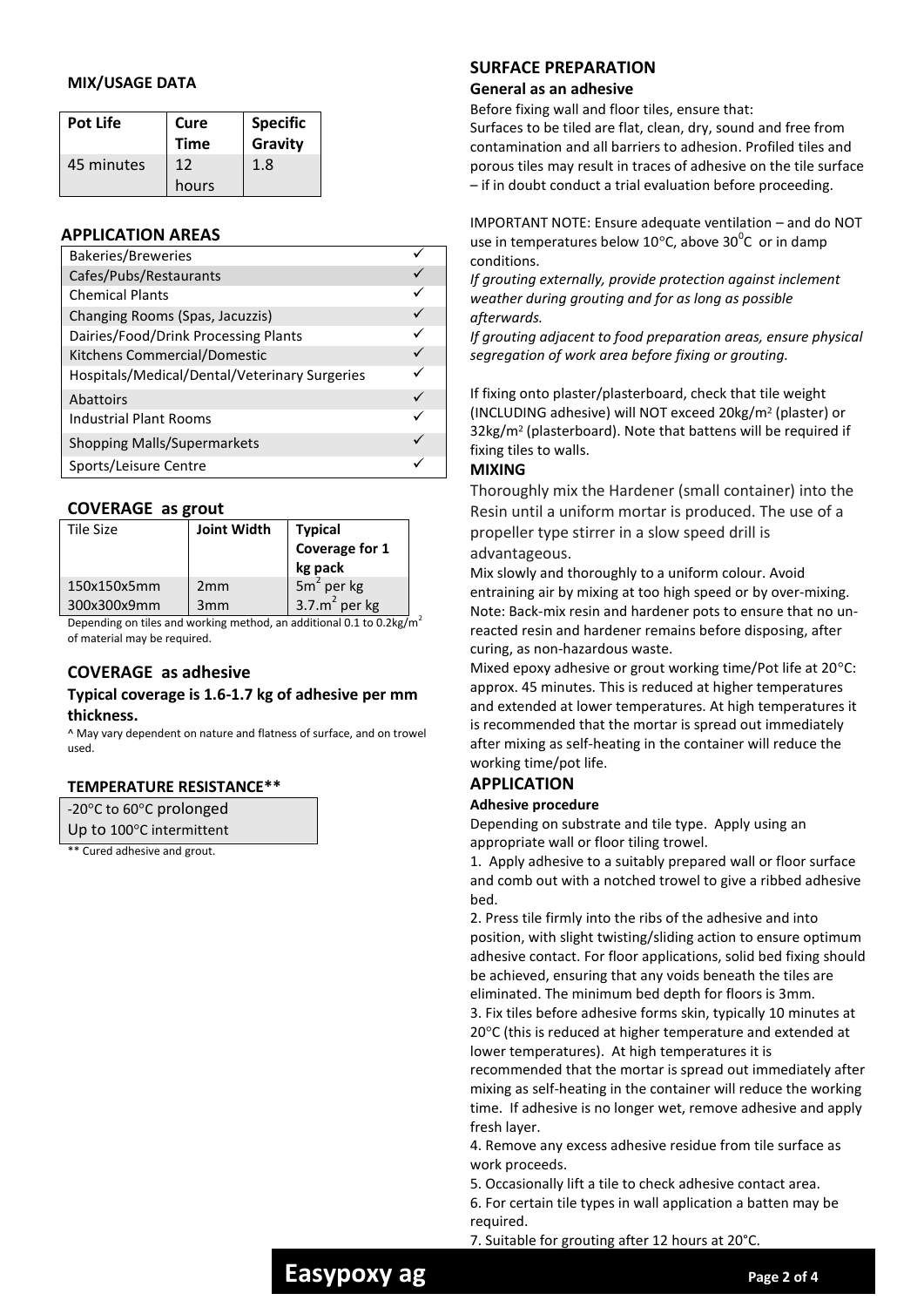# **APPLICATION**

#### **Grouting procedure**

Before grouting wall and floor tiles, ensure that: Surface and joints is clean, dry and free from contamination or loose debris.

1. Check potential staining risk: apply grout to a few tiles in small trial area. If discolouration occurs of difficulties are encountered with cleaning off (surplus grout), apply BAL PROTECTIVE SEALER – and repeat trial.

2. For glass, some natural stone, profile trims, absorbent textured or soft ceramic tiles which may be vulnerable to surface scratching, test in a small inconspicuous area to ensure compatibility, or consult the tile manufacturer/ distributor for further advice. See also BS 5385: Part 1 for further information.

3. Work in small areas using a Hard Rubber/ Grout Float. Completely fill tile joints with mixed grout and compact well, removing excess grout from tile surface as work proceeds. 4. Clean off within the working time. Using a BAL EMULSIFYING PAD (WHITE) or fine Scotchbrite pad with a little water (clean cold water) and applying gentile pressure, working in circular movement to emulsify the residues on the face and provide uniform grout joints.

5. Using a clean sponge, remove emulsified epoxy/water residue, cleaning diagonally to grout lines

6. Clean any remaining light haze from the surface next day, using a BAL EMULSIFYING PAD (WHITE) or Scotchbrite pad. NOTE: Do not allow any surplus grout or haze to remain on the surface for more than 24 hours.

NOTE: If completing a shower, do NOT use for at least 2 weeks (as required by BS 5385 Part 4) .

Protection (food preparation/ storage areas): Tiles/mosaics to be kept dry and not brought into service until the epoxy grout has cured and hardened. Not recommended for grouting tiles with soft-glazed wall tiles or tiles with metal décor or lustre. NOTE: As for all epoxy grouts, BAL EASYPOXY AG may yellow on exposure to sunlight or UV light or strong heat. Where strong exposure is anticipated, consider the use of BAL EASYPOXY AG GREY or BLACK.

Spillages of e.g. coffee and fruit juices may stain the surface of the grout if not cleaned immediately.

NOTE: Chemical resistance is achieved approximately 7 days after application at 20 $\rm ^{0}$ C.

Resistant to: Ammonia Saturated calcium hydroxide 5% chromic acid Fixing solution (photographic) Ethylene glycol Brackish water Glycerine Household detergent Diesel Saturated caustic soda Petrol Sea water 50% methyl alcohol 10% lactic acid Saturated sodium hydroxide Vegetable fats 50% phosphoric acid 10% nitric acid 36% hydrochloric acid 80% sulphuric acid Brine Animal fats 10%hydrogen peroxide Saturated tartaric acid Saturated citric acid Treacle

Splash contact only >5% acetic acid Chloroform >20% lactic acid >40% nitric acid

**HEALTH & SAFETY INFORMATION / GOOD**